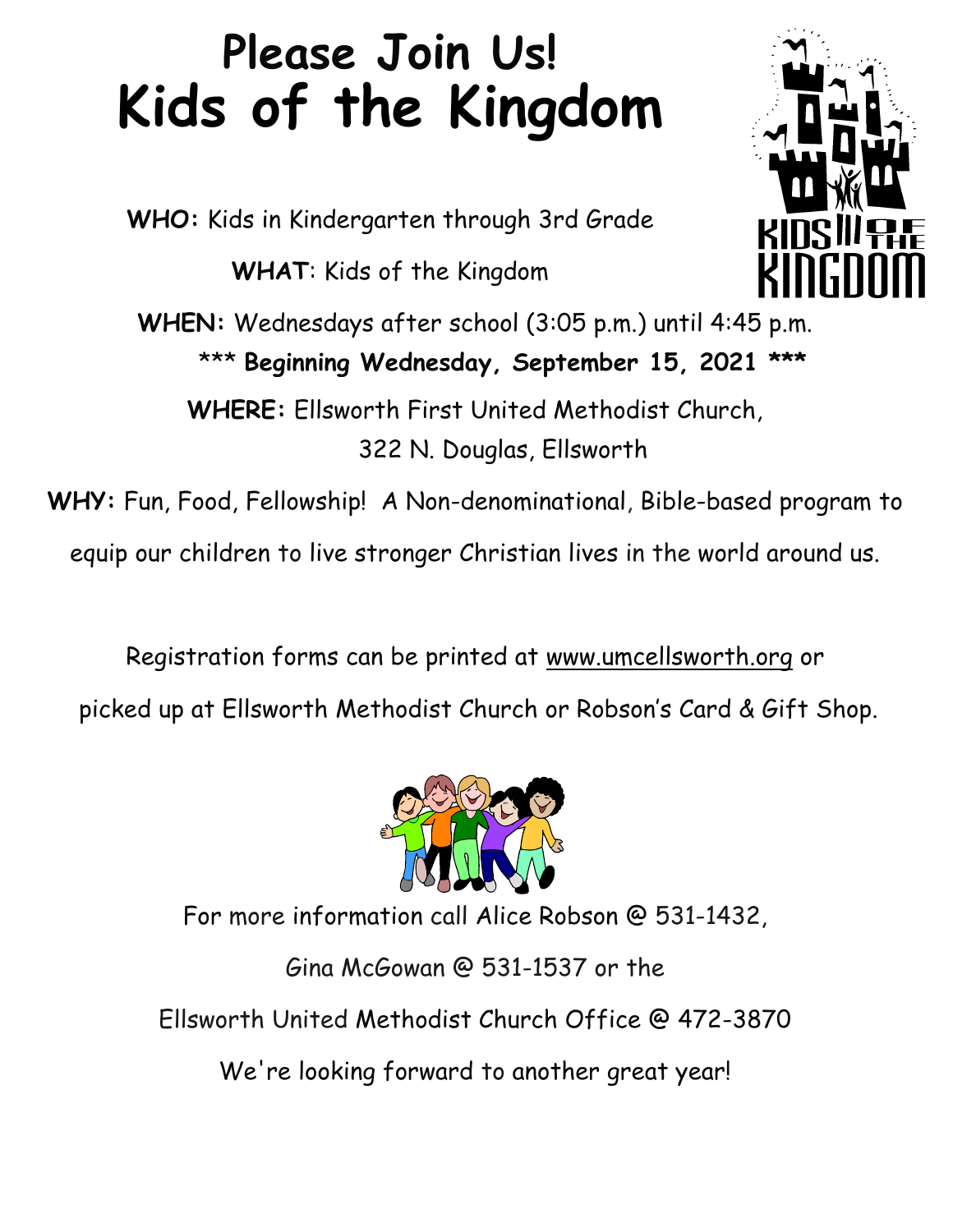

## Sign up for important updates from 1stUMC.

Get information for Kids of the Kingdom right on your phone-not on handouts.

| If you have a smartphone, get push                            |                               |
|---------------------------------------------------------------|-------------------------------|
| notifications.                                                |                               |
|                                                               |                               |
| On your IPhone or Android phone,                              |                               |
| open your web browser and go to<br>the following link:        | mnd.at/kofk                   |
|                                                               | Join Kids of the Kingdom      |
| rmd.at/kofk                                                   |                               |
|                                                               | Full Name                     |
| Follow the instructions to sign up                            | First and Last Name           |
| for Remind. You'll be prompted to<br>download the mobile app. | Phone Number or Email Address |
|                                                               | (555) 555-5555                |
| If you don't have a smartphone,<br>get text notifications.    |                               |
| Text the message @kofk to the number                          | To                            |
| 81010.                                                        | 81010                         |
| If you're having trouble with 81010, try                      |                               |
| texting @kofk to (785) 246-7898.                              | Message                       |
|                                                               | <b><i><u>@kofk</u></i></b>    |

Don't have a mobile phone? Go to md.at/kofk on a desktop computer to sign up for email notifications.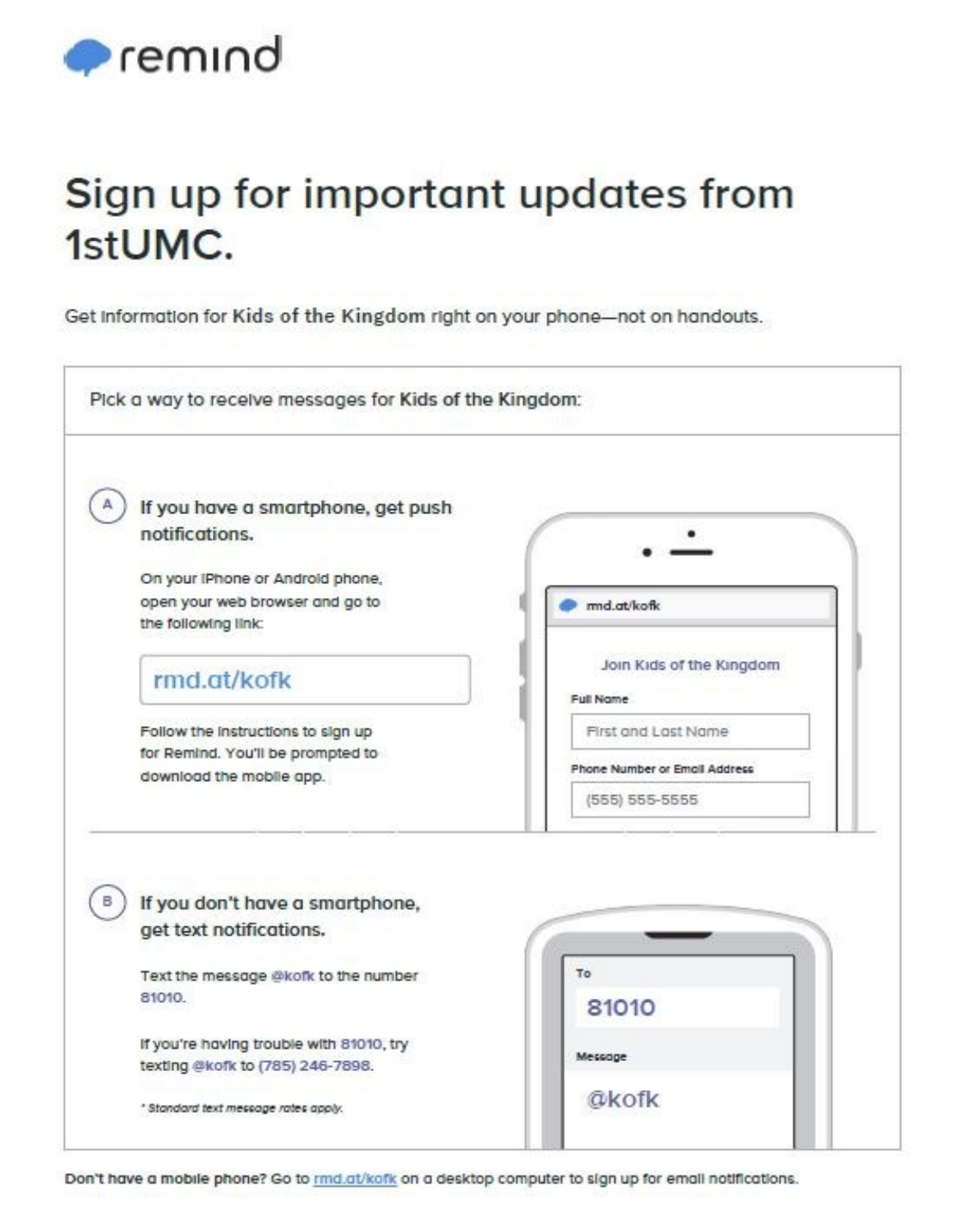## **Kids of the Kingdom Registration Form**

PLEASE return **1** *registration form per child* to

Ellsworth First United Methodist Church or Robson's Card & Gift Shop!

|                                            | Grade: ___________________                                                                          |
|--------------------------------------------|-----------------------------------------------------------------------------------------------------|
|                                            |                                                                                                     |
|                                            | Primary Phone: ______________________________                                                       |
|                                            |                                                                                                     |
|                                            |                                                                                                     |
|                                            |                                                                                                     |
|                                            | How will your child leave? Walk ________________ or Parent/friend pick up _________________________ |
| Medical Concerns/Allergies: ______________ |                                                                                                     |



#### **Parental Consent Statement Form**

**Kids of the Kingdom First United Methodist Church of Ellsworth**

I hereby consent to let my child, \_\_\_\_\_\_\_\_\_\_\_\_\_\_\_\_\_\_\_\_\_\_\_\_\_\_\_\_\_\_\_\_\_\_\_\_\_\_\_\_\_\_\_\_\_\_\_, participate in

#### **Kids of the Kingdom for the 2021-2022 program year.**

It is understood that every precaution will be taken for the safety and well-being of my child, but in the event of accident or sickness, the First United Methodist Church of Ellsworth, its staff and its volunteers are hereby released from any liability. It is also understood that my child has permission to leave the First United Methodist Church of Ellsworth premises with the well supervised group to perform service or mission work, and /or complete projects.

I hereby grant the Kids of the Kingdom leaders permission to photograph/video the minor designated above for any lawful purpose associated with the Kids of the Kingdom program.  $Y_{\text{max}}N_{\text{max}}$ 

Signed: etc. and the state of the state of the state of the state of the state of the Date:

#### **T-Shirt Request Form**

If you are new to Kids of the Kingdom or require a new T-shirt, please return the following form. (T-Shirts are provided at **NO COST TO YOU)**

Child's name:

T-Shirt size: (check one)  $YS (6/8)$  YM (10/12) YL (14/16) Adult S Adult M Adult L

REMINDER: If you have a T-shirt in good condition that you no longer want or need, please return it as soon as possible, so that we may order based upon supply and need. Thanks!!!!